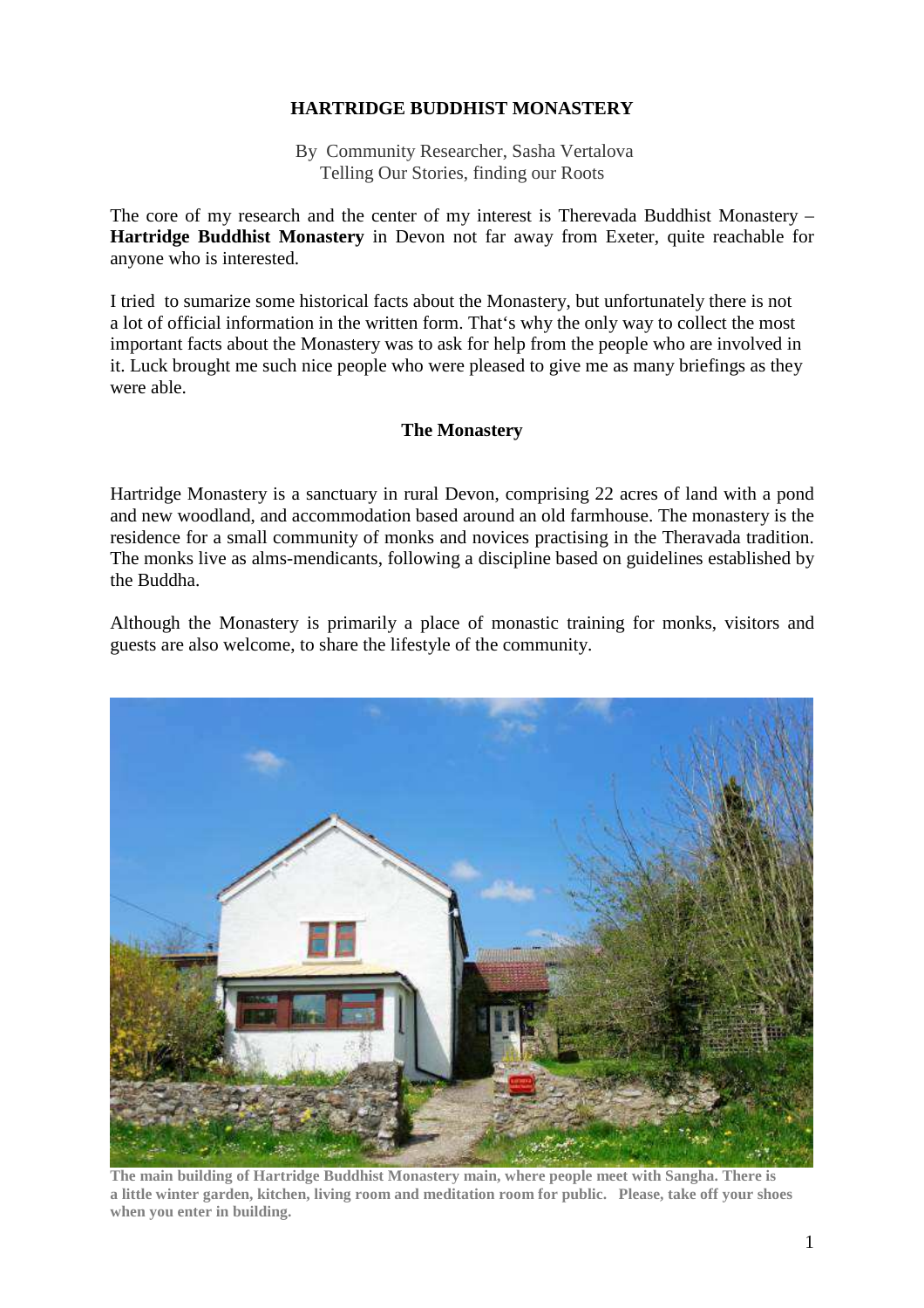*Mrs. Margaret Jones, one of the founders spoke to me about what influenced the decision to set up the monastery and about very beginning of the Monastery:* 

"We were extremely fortunate to be able to meet **Ajahn<sup>1</sup> Chah** in Oxford, I think in about 1978. He was incredibly impressive, and this stimulated our interest. You can still see videos of him teaching at that time on Youtube. There was also a TV programme called, I think, 'The Mindful Way'. I think that our interest began then.

Monks came and stayed with us for the rains retreat several years running and discussions with them led to the possibility of a local monastery".

"The monastic presence in this area began in 1980, when Ajahn Viradhammo (Thai – Teacher, used as a title of senior monks) came to spend the **Vassa** (3 month rains retreat) with my family at our home at Golden Square, a few miles from here".

"This pattern was repeated in 1981 and 1982, when Ajahn Sucitto, now abbot of Cittavivekha Buddhist Monastery (Hampshire, UK), and Ajahn Amaro, now abbot of Amaravati Buddhist Monastery (Hertfordshire, UK), came to spend the Vassa with us. Kittisaro (who founded Dharmagiri, a Buddhist hermitage located in South Africa together with a nun Thanissara) , now a lay teacher, also spent time with us. While with us they visited Buddhist groups in the South West, and held meditation workshops and regular pujas (offerings) that were open to anyone. At this time Cittavivekha was the only Forest Sangha<sup>2</sup> Monastery in the UK. We discussed the possibility of starting a branch monastery locally".

#### *THE DEVON VIHARA TRUST*

#### *Mrs. Jones recalls:*

 $\overline{a}$ 

"One of the most committed laymen, who has since died, was a solicitor, and he spent a considerable amount of time preparing a trust document that was acceptable to both the Charity Commissioners and the Sangha, so that we could become a Charity. The charity was called The Devon Vihara Trust<sup>3</sup>'. There were five trustees to begin with, we were responsible legally for the monastery".

Unfortunately there is not a written record kept so it is hard to say exactly how many other supporters there were. As Mrs. Jones remembers, the newsletter address list was  $50 - 100$ . There were people who offered support, such as financial help or various skills such as building, cooking, architectural or legal work. This number varied from year to year, people moved away, died etc.

The Devon Vihara Trust is registered as the charity from the 26th of May 1984 and its main aim is support Hartridge Monastery and it's resident monks, nuns and novices (sangha) practicing in the forest tradition in the lineage of the Thai master Ajahn Chah and his senior western disciple, Ajahn Sumedho. To offer the Sangha the opportunity to live a contemplative monastic life founded upon the principles laid down by the Buddha.

<sup>&</sup>lt;sup>1</sup> Ajahn, in Thai means 'Teacher', used as a title for senior monks

<sup>&</sup>lt;sup>2</sup> Sangha (monastic community) – visit  $\frac{http://forestsangha.org/}{http://forestsangha.org/}$  for information about Buddhist communities assoicated with Ajahn Chah

<sup>&</sup>lt;sup>3</sup> The Devon Vihara Trust Newsletter 1989 http://www.fsnewsletter.amaravati.org/html/09/devon.htm#top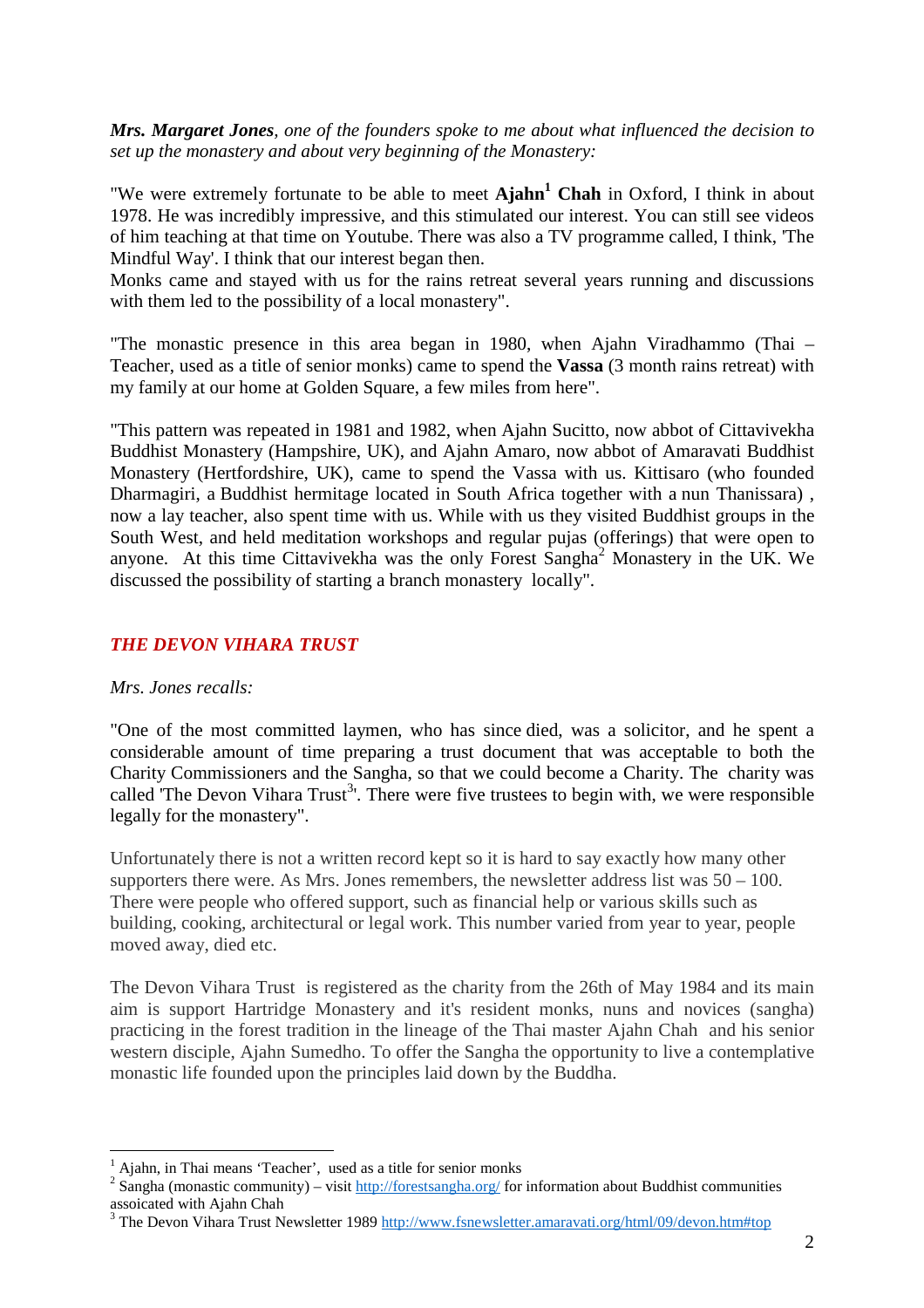### *After the charity The Devon Vihara Trust was established, it was necessary to find a place, where the monastery could be founded. Mrs. Jones remembers:*

"We spent some time looking for more permanent accommodation. To begin with it was funded privately. Douglas (my husband) bought an old and rather decrepit bungalow at auction. It was on the outskirts of Axminster. We looked on this as a temporary solution, until more financial support was offered. Ajahn Munindo, now abbot at Harnham, was the first senior monk there.

There were no nuns to begin with, just monks. . The female anagarika currently staying at the monastery is the first nun to stay there at the same time as the monks. Nuns were resident for a period of several years, but there were no monks during that time.

The number of monks varies considerably. The number has varied between 2 and 5. The number goes up and down".

" Local support grew over the first years, until we had enough money and offers of interest free loans to look for a more permanent solution. People who found the teaching valuable and the monks way of life and manner inspiring were happy to provide support. Hartridge was actually found for us by a local estate agent, who knew that we were looking for a secluded property with some land. It was bought jointly with another Theravadan Buddhist charity. This charity has since been wound up and the assets of the charity were donated to the English Sangha Trust. There was no financial help at the time from the English Sangha Trust or from the state.

### *What was the opinion of Margaret and Douglas Jones' family? Margaret replyed:*

"My family were, and still are, horrified at our connection with Buddhism and meditation. We have tried hard to explain, and encouraged them to meet some of the monks. My family are are life long non-conformist Christians, Methodists, and are very sad that we have 'strayed from the path. They know very little about our connection with the monastery, as the subject is never mentioned any more, it is 'off limits'. It's very sad!

Douglas' family are more tolerant, they just believe that he is eccentric!

There have been effects on my teaching career here in the south west. Many of the Primary Schools are controlled by the Church of England, and demand that their teachers will say that they are practicing Christians. One school phoned me up to say that that I was just the person that they were looking for to be their new headteacher. When I told them that I was happy to teach Christian values to the children, but that I did on occasion visit the local Buddhist monastery, they quickly changed their minds as to my suitability!"

The Monastery has developed good links with the Devon education department, particularly since schools have been required to study major world relgions. They have been welcomed into many schools and colleges, and also welcome groups of children and students to the monastery.

## **HARTRIDGE MONASTERY TODAY**

### **In 2013 I went to experience Hartridge Monastery first hand by staying there; these are my notes and impressions of that experience.**

Beautiful place, peaceful, friendly, filled with a positive energy. This is the Monastery today. Lay people are visiting this place, bringing offerings with huge respect to the residents. Many of them are looking for refuge, peace of mind, a quiet space where they can contemplate. This special place, created by people for others brings harmony to everyone who steps on this land. Place, where no one judges others, where no one criticizes or is being critizied. Peace of land, where many people come to find calmness, sheltered from the outside busy world. Some of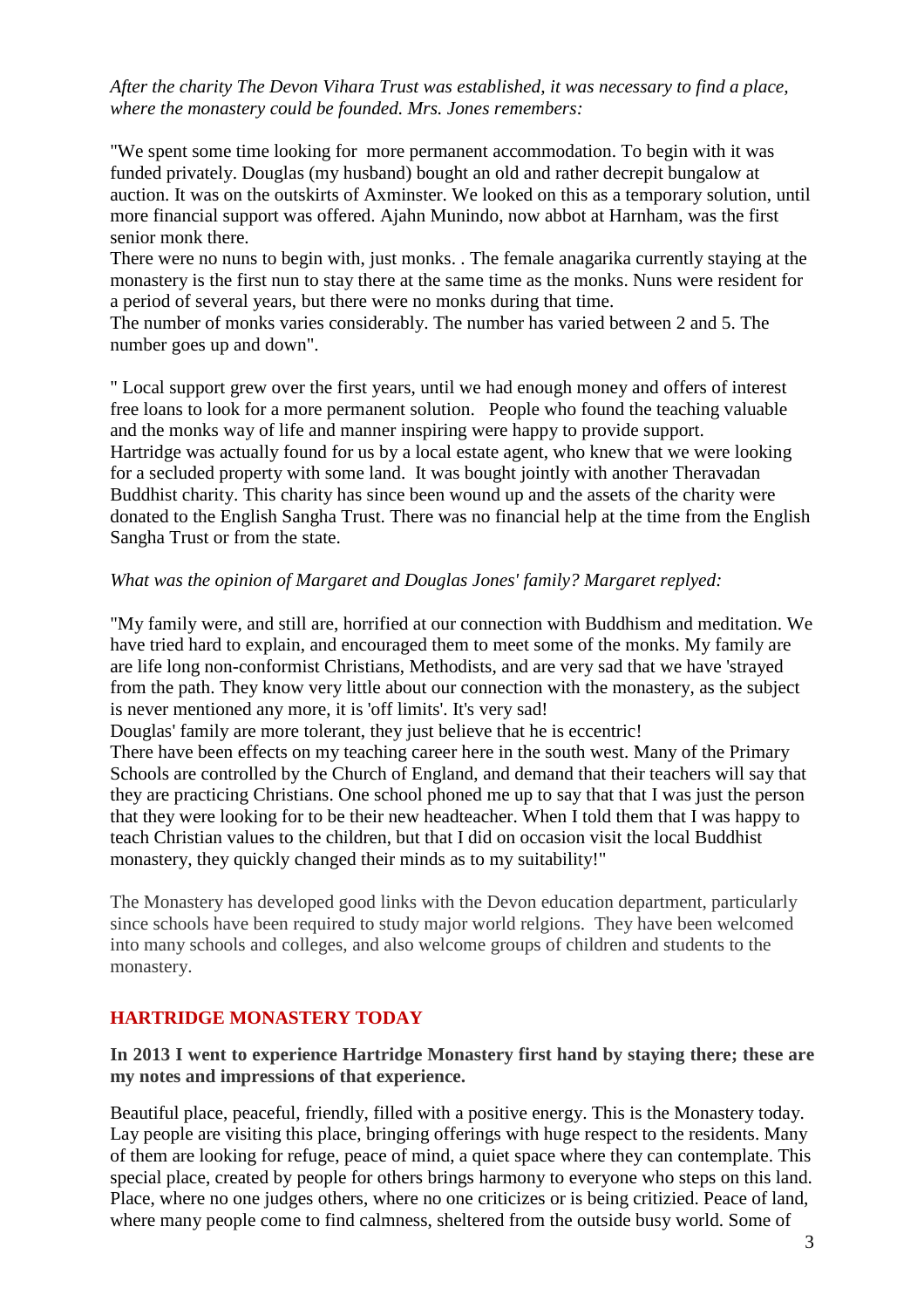the visitors stay overnight, others a week. Depends on the circumstances. The Monastery offers accommodation for 4 people at a time in the little cute refurbished caravans with the little altar, bed, lamp, table and chair in each. There is a heater too. People, who would like to stay overnight, should bring their own linen. Duvets, pillowcases and warm blankets are provided in the monastery. Because the Monastery does not have many financial resources, it's always better to use more blankets then use too much heater energy. Every guest should clean the room after use.

The Monastery is friendly with animals too. In the monastery, there is a cat Winky, and Poppy, Sumitta's little dog. If residents want to bring their four legged friends, this is not an issue.

The Monastery is the place where people are coming and going as they chose. Guests can stay for a few days or longer, taking the opportunity to deepen their understanding of Buddhism and themselves in an environment that encourages peaceful reflection.

It is a willing place where everyone is looking for a quiet time without external influences such as the common problems of everyday life. But it doesn't mean that people come and do whatever they want to do.

All guests are asked to observe the <sup>4</sup>**Eight Precepts:** 

- 1. **Harmlessness**: not intentionally taking the life of any living creature
- 2. **Trustworthiness**: not taking anything that is not given.
- 3. **Celibacy**: refraining from any sexual activity.
- 4. **Right Speech**: avoiding false, abusive, malicious or unnecessary speech.
- 5. **Sobriety**: not taking any intoxicating drink or drugs.
- 6. **Renunciation**: not eating after midday.
- 7. **Restraint**: refraining from attending games and shows, and from self-adornment. (Guests are asked to dress appropriately, and not to play radios, musical tapes or instruments.)
- 8. **Alertness**: refraining from over-indulgence in sleep.

*Religion, belief in higher existence, or just believe in goodness, yourself, these true feelings should be honest, clear and willing if they are to be TRUTHFUL and RIGHT. No one is forced to come to this place, and when people come to stay, they should know these rules should be kept. To think about these rules, what about finding some of them and keeping them even after the monastery? Imagine keeping them all, wouldn't we be happier in our lives? No bad conscience, no empty thoughts, no false happiness and hangovers later… to think about all Eight Percepts…Humans are humans, we make mistakes in life, but the worst mistake is invisible, the non admitted mistake, or the one with a false excuse.* 

 $\overline{a}$ 

<sup>&</sup>lt;sup>4</sup> Eight Precepts taken from the Hartridge Monastery Website http://www.hartridgemonastery.org/index.php?pageID=3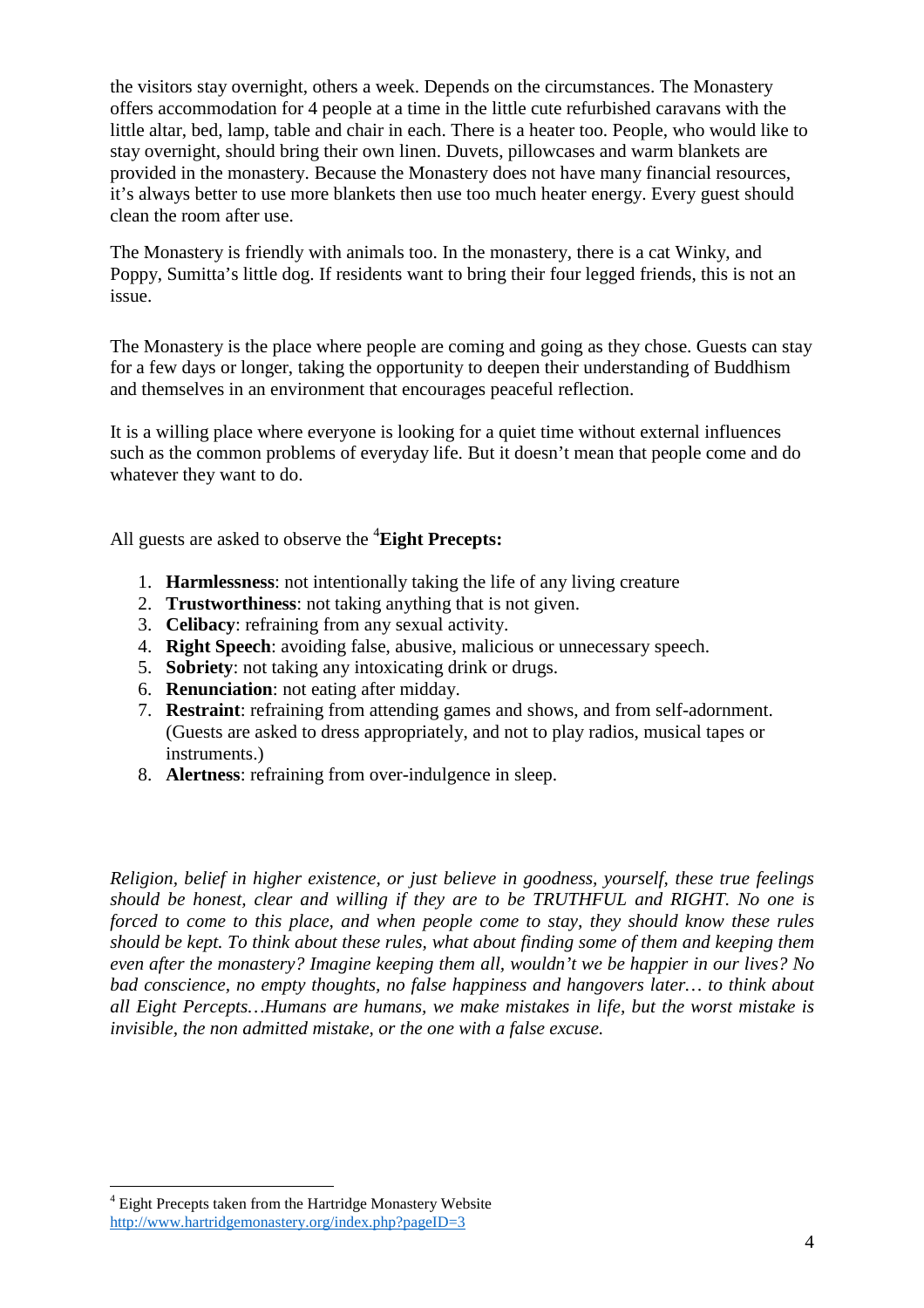# *WHAT DOES A DAY IN THE MONASTERY LOOK LIKE?*

*Who thinks staying at the Monastery is a holiday? No, it is a change of environment, but daily routines in the place should be kept.* 





The meal Offering (Dana) before lunch, many lay people bring the food already prepared. The meal is vegetarian; residents are not allowed to eat meat. Organic food is preferable.

#### **The Daily Routine**

The daily routine that guests are expected to follow is outlined below, there may be seasonal variations and unexpected changes.

*5:30 am Morning group meditation 6.30 am Cleaning 7.00 am Breakfast 8.15 am Meal preparation or Work period 11.30 am\* Meal offering (Dana) After-meal clean-up 2.00 pm Personal meditation and quiet time 5.00 pm Tea 7.00 pm Evening group chanting (Puja) and meditation 8.00 pm Personal time or on Sunday a Dhamma talk* 

*\*The meal is served at 11.00 in Winter* 

**05:30** Morning group meditation is placed in the meditation room in the main building. This place is totally quiet, words are inappropriate. The morning meditation lasts one hour, so it is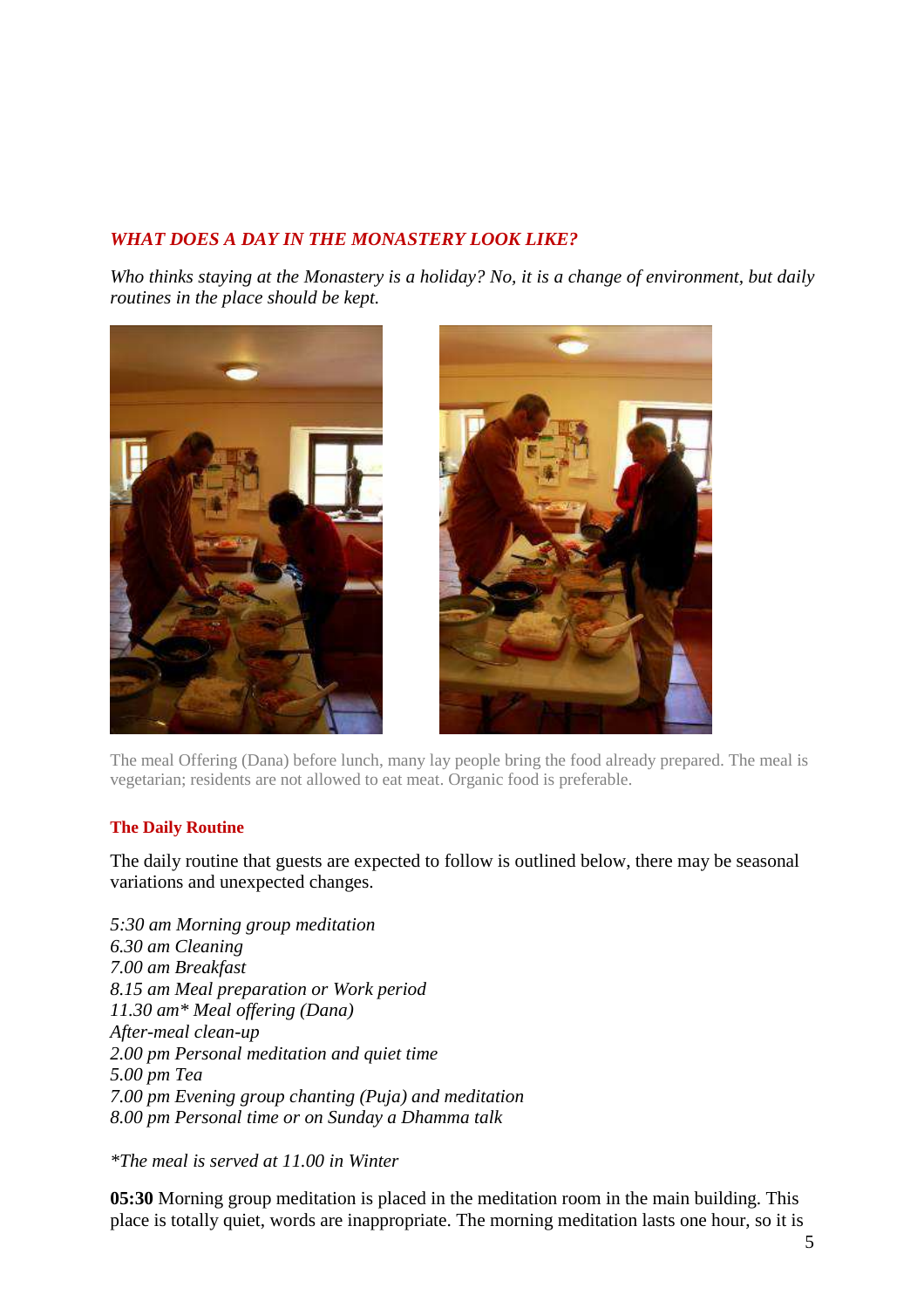up to us, but it is not bad idea to wake up little earlier to have a little excercise outside before meditation in the chilly English morning.

**06:30** After the morning meditation, it is time for little cleaning, sweeping floors, dusting, preparing breakfast. During this time, everyone should avoid speaking and concentrate on work which is divided between visitors and residents. For me, as a student, it was quite difficult to be quiet, because of the excitement of my morning meditation experiences...

**07:00** Breakfast: Everyone who stays in the monastery has to admit, it is a nice time, when people are allowed to eat again. Remember, for everyone, who decided to stay in the monastery for more than one afternoon, the last meal is served at about 11.00 AM and should be eaten until noon. After 12.00, when the sun is right above our heads, the meal is not allowed. So, to have breakfast, after 19 hours of not eating is for people who are not used to be on this kind of regime quite a happy time. Residents have their breakfast and visitors have theirs. Novice – nun Sumitta, is responsible for a kitchen and cooking in the monastery recently. She prepares breakfast for both, residents and visitors. Residents have their breakfast served in the dining room while visitors take their breakfast to their rooms or they can eat outside in the beautiful garden in front of the monastery.

**08:15** After breakfast, talking is allowed, but shouting, screaming and other loud voices are not welcome in the monastery at any time.

Time for a bit of work around the monastery which begins by dividing work among visitors. During my stay I was doing a bit of gardening. That's why it is good to take some older clothes and maybe not brand new white shoes...Before we start, we were reminded to be mindful, concentrate on what we are doing and try to stay in a present situation.

### **I was cleaning my mind of bad thoughts as if I was getting rid of the weeds from the garden.**

**11:30** Time for lunch – prepared by Summita or brought as an offering to the Monastery from lay people. Before the meal, everyone gather in the meditation room for a pray, gospel and a little chat. People can give offerings to monks at this time too. First, monks and nuns are eating. Visitors are waiting in the meditation room. They are going to eat after them.

In Burma, I was allowed to eat with monks and nuns. As I heard later, it was a special occasion for them to treat me, as they said "as a special quest" because I was the foreigner who came to share my experiences about outside world and gave my holiday time to Burmese children. They didn't need to treat me this way. Now, I know how glad they were to let me eat with them.

After an always delicious and very helthy meal, something sweet to bite. Visitors can help themselves to a cup of coffee, tea or cocoa.

It is very nice to be a part of a group, where people during the dishwashing talk and smile. Everyone feels full of optimism, because the whole morning was utilized.

**14:00** After all these pleasant duties, the time of rest follows. Usually people stay to drink their drinks in the living room chatting for a while and after, eveyrone hase time until 7 pm for themselves. Monks and nuns dissapear to their bungalows close to Monastery (visitors are not allowed to go there without the permission of the residents) or they just stay in the main building to do some paperwork. Residents usually go to their bungalows too. This time is very precious and perfect for meditation, the kingdom of silence dominates the place again. **You hear only the wind dancing with the twigs and the birds tweeting fades step by step with your gradual deepening meditation.**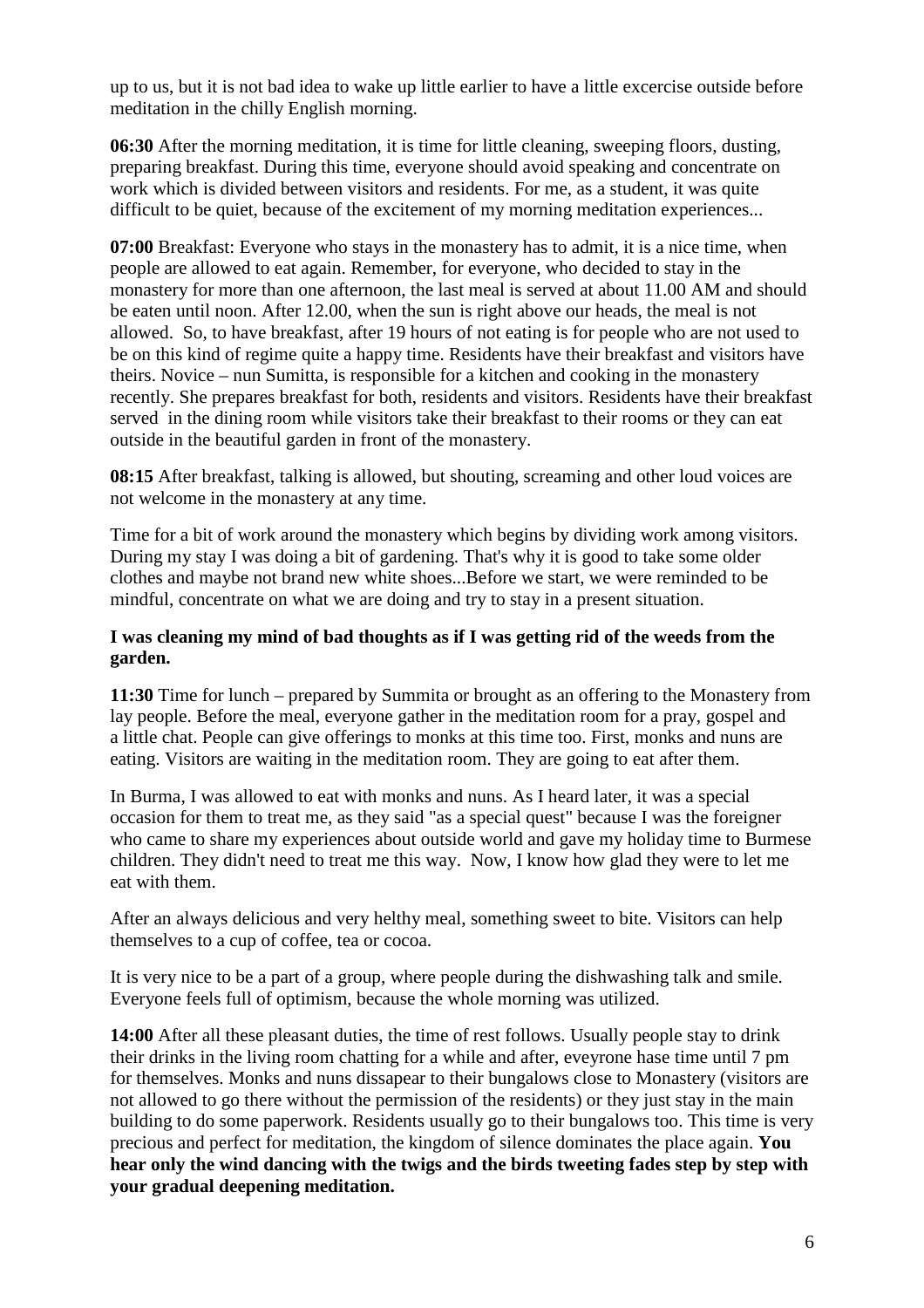The monastery surroundings are suitable for a walk too. Beyond the Monastery where the path leads you can recognise, why the monastery has been called "Hartridge". The shape of the heart is created by nature when you look in the distance.

If visitors intend to have a talk with some of the residents they can ask for meeting after 5 pm.

**19:00** Evening, 7pm is the time for last meeting and group meditation in the meditation room. It is sensible to come on time so as not to disturb other meditators. At the end of the meditation, there are prayers and beautiful chant singing in the original Pali<sup>5</sup> language or English. There are books for those, who don't know the words by heart.

**20:00** 8pm is the time when people slowly diverge to their rooms. We are not used to going to sleep so early, and, personally, to fall asleep at this time with empty stomach can be hard job...Electricity is brought into the bungalow during night too, so reading or writing is possible.

*This one ordinary day in the monastery was described from my point of view. Of course, whoever decides to spend time in this place, can realize other and new experiences.* 

I would like to share some points, which are important to know not to cause "faux pas" in the monastery as well as in the Buddhist Temple. These rules are good to know even when we are in touch with Buddhist people, visiting their house, or if we decided to visit a country, where Buddhism is practiced.

- 1. **Smile**. For western people this is something very difficult to understand, but Buddhist people don't argue or use a loud voice. These sounds can worsen the situation. If westeners argue in public, Buddhist people often don't understand. When Westerners shout at them, they don't know how to defend themselves, so they stay quiet. Sometimes, they smile, this can make a Westerner even more angry. A Westerner, who lets their feelings of anger out in public hasn't educated or prepared themselves for a Buddhist country or culture. Even in unfair situations, Buddhists try to resolve these without loud expressions. (Expect laughter – or better, chuckles).
- 2. Remember the sacred and taboo parts of your body: head and feet. For Buddhists, the head is the most sacred part of the body, while the feet are the lowest and the filthiest. Don't ever touch a person's head; at the same time, you must never show the soles of your feet to anyone, or use your feet to point to something.

Before entering the Temple (or the complex of temples), Monastery or house:

 $\overline{a}$ 

- 3. It is polite to take off our shoes. No worries, in a Buddhist country no one will steal them!
- 4. No shaking hands. Instead of this greeting, Buddhist people give a short bow with hands held fingertips-together enter close to your chest or face. Never bow to someone in a lower position. We would understand this as the polite and egalitarian thing to do, but we only embarrass the person to whom we are bowing.

<sup>&</sup>lt;sup>5</sup> Pali (also Pāļ i) is a Middle Indo-Aryan language that is in the Prakrit language group and was indigenous to the Indian subcontinent. It is a dead language that is widely studied because it is the language of many of the earliest extant Buddhist scriptures as collected in the Pali Canon, or *Tipitaka*, and it is the liturgical language of Theravada Buddhism. *Source Wikipedia 2013*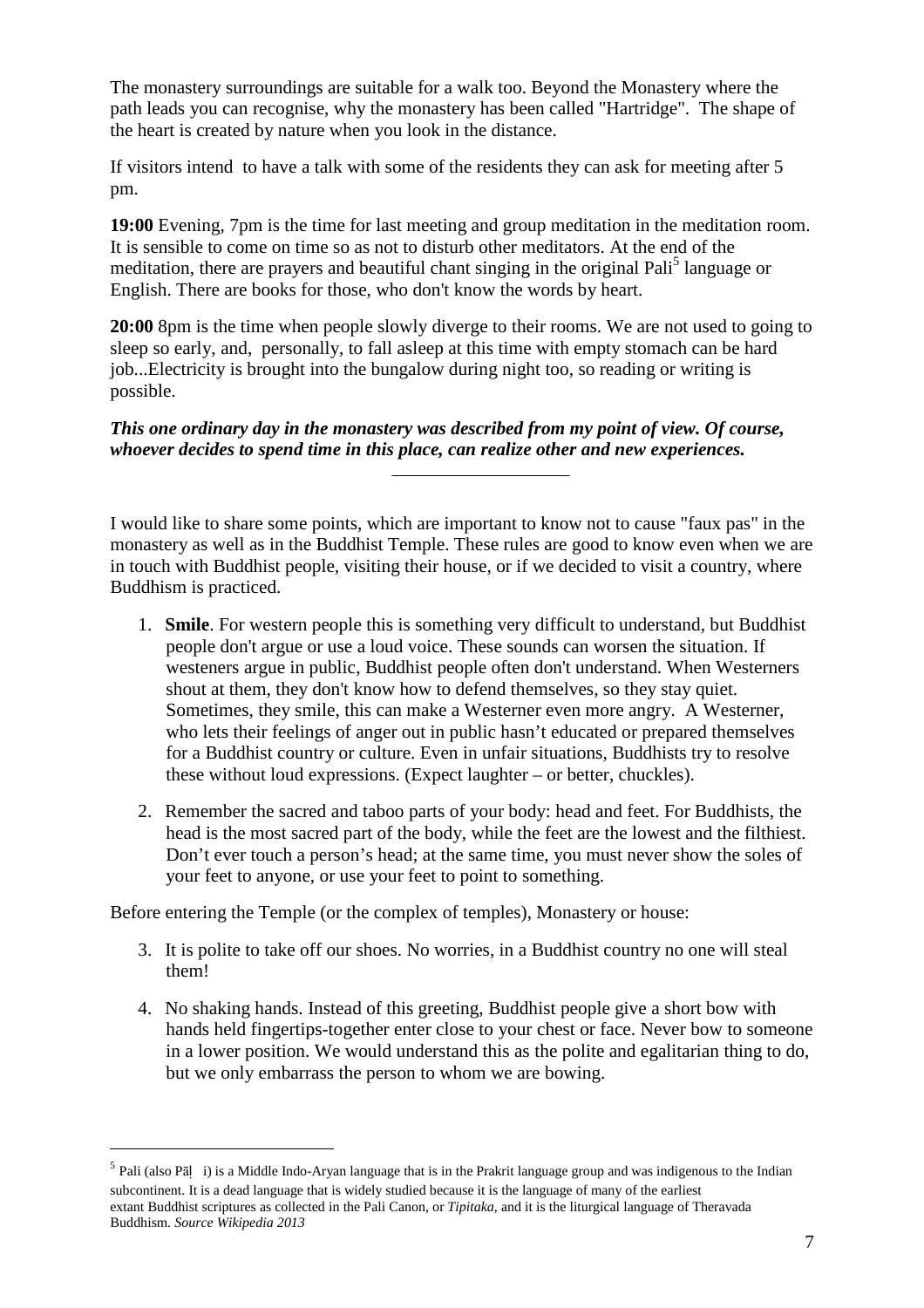- 5. Clothes-modest, no sleeveless shirts, naked shoulders, flip-flops, too short skirt or shorts.
- 6. Never put the food on the floor
- 7. Never step over someone. It is something very impolite to step over someone's body during praying. Even on the street, train…etc.
- 8. Never direct your feet towards Buddha. Be careful, after meditation, when you stretch not to direct your feet to Buddha's image or other people around you.
- 9. Never touch a Monk or a Nun. Never kiss them. If they offer a hug or hand to you, it is beautiful sign that we should value and appreciate.
- 10. Monk and Nun are special. That's why it's good to show them respect and even when newcomers don't know how to bow properly, there are always ways to show respect to them without touching.



A smile from Hartridge Monastery 2013

**To close...a few words by Mrs. Margaret Jones about the Monastery and their feelings about the Monastery today:** 

\* We are particularly pleased that anyone at all is welcome to come to the monastery and stay, so long as they are willing to keep the rules, whether they are male or female, old or young, rich or poor.

\* We are delighted that people can come and stay, or receive teaching without charge. So many courses and retreats are on offer these days that cost hundreds of pounds, and are thus beyond the means of many people.